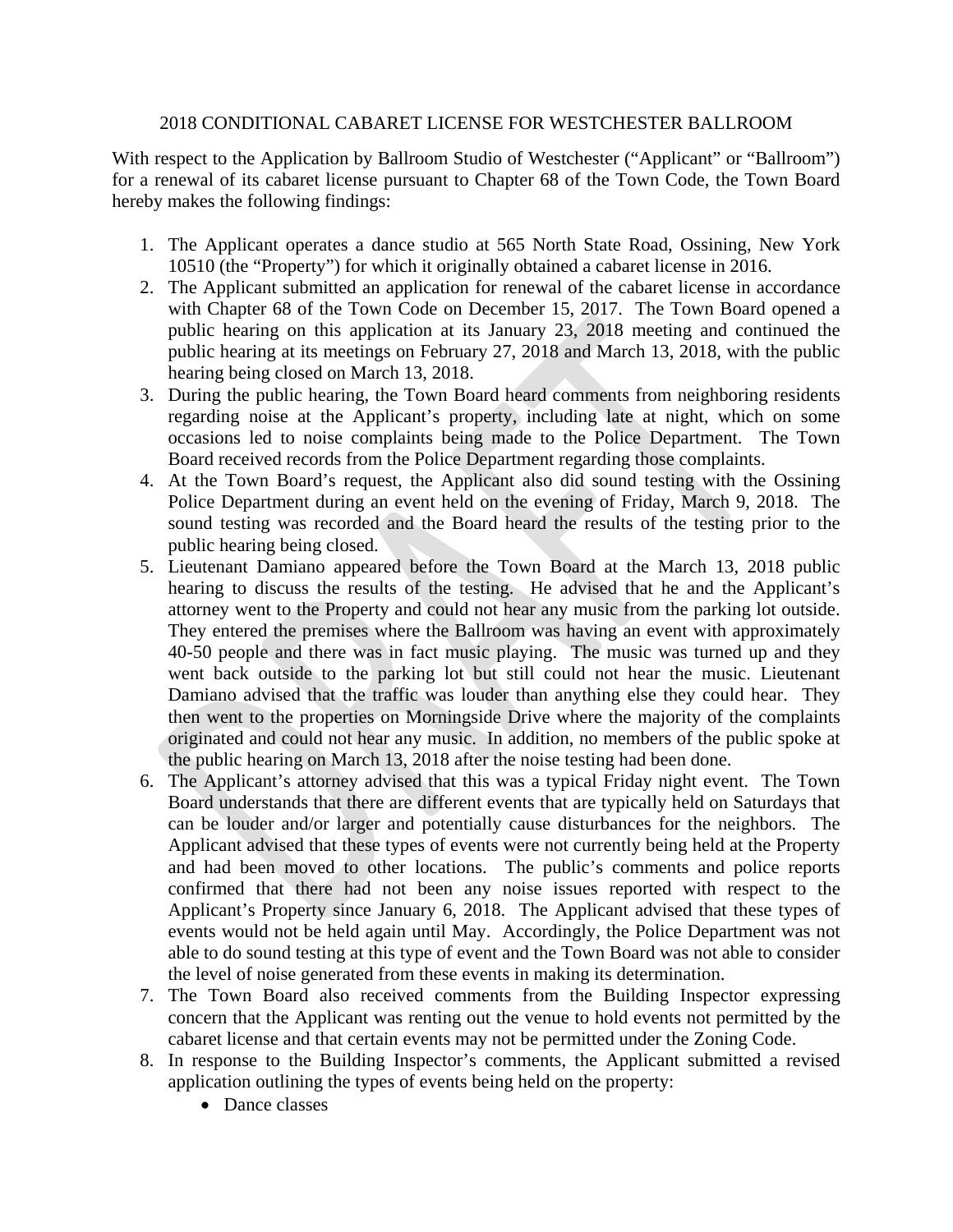- Public and private dance lessons
- Dance parties
- Fundraisers
- Dance shows
- Public and private parties
- 9. The Building Inspector reviewed this submission and advised that it was his interpretation that any use that did not include dance instruction would not be permitted under the Zoning Code. The Applicant confirmed that any use of the Property would include dance instruction.
- 10. The Building Inspector also recommended that certain conditions be placed upon this Cabaret License, which conditions were considered by the Board.
- 11. While the public hearing was open the Supervisor received an email from an employee of the Applicant advising that they were planning to invite the neighboring residents to a brunch at the Property to discuss everyone's respective concerns and come to a resolution. The Town Board looks favorably upon such direct and respectful communication between the various parties.

Based upon the foregoing, the Applicant is granted a cabaret license for the calendar year 2018 subject to the following conditions:

- 1. To the extent the Applicant has not already done so, the Applicant shall pay the required fee for the license renewal as set forth in the Town's Fee Schedule prior to continuing operation.
- 2. The Applicant shall provide the Town Supervisor's Office with at least 7 days' notice of all events, classes and/or activities that will be held at the studio that will last past 8 p.m. and the name of the dance instructor(s) who will be present at the event. To the extent the Applicant relies upon its email distribution list to provide this notice, the Applicant must ensure that the email notifications are sent out at least 7 days prior to the event.
- 3. The Applicant shall ensure compliance with the Town's Noise Code (Chapter 130) and require DJs and bands performing at the studio to sign a statement acknowledging the requirement to comply with the Noise Code.
- 4. The Applicant shall prohibit DJs from using their own sound equipment and require that only the house system (which the Town Board understands does not have subwoofers) be used.
- 5. In furtherance of the representations made by the Applicant's representatives during the public hearing process, the Applicant shall attempt to engage the neighboring property owners in an amicable dialogue to alleviate their concerns and develop a direct communication system with the neighboring residents who have noise complaints.
- 6. The Applicant may only hold the types of events listed in paragraph 8 of the findings above and any event shall include dance instruction.
- 7. At least 14 days prior to resuming its Saturday night events in May (as discussed in paragraph 6 of the findings above), the Applicant shall notify the Supervisor's Office and the Police Department of the event at least 14 days in advance and arrange for a police officer to attend the event and do sound testing. Based upon the results of the testing and/or noise complaints received from the neighbors with respect to these events, the